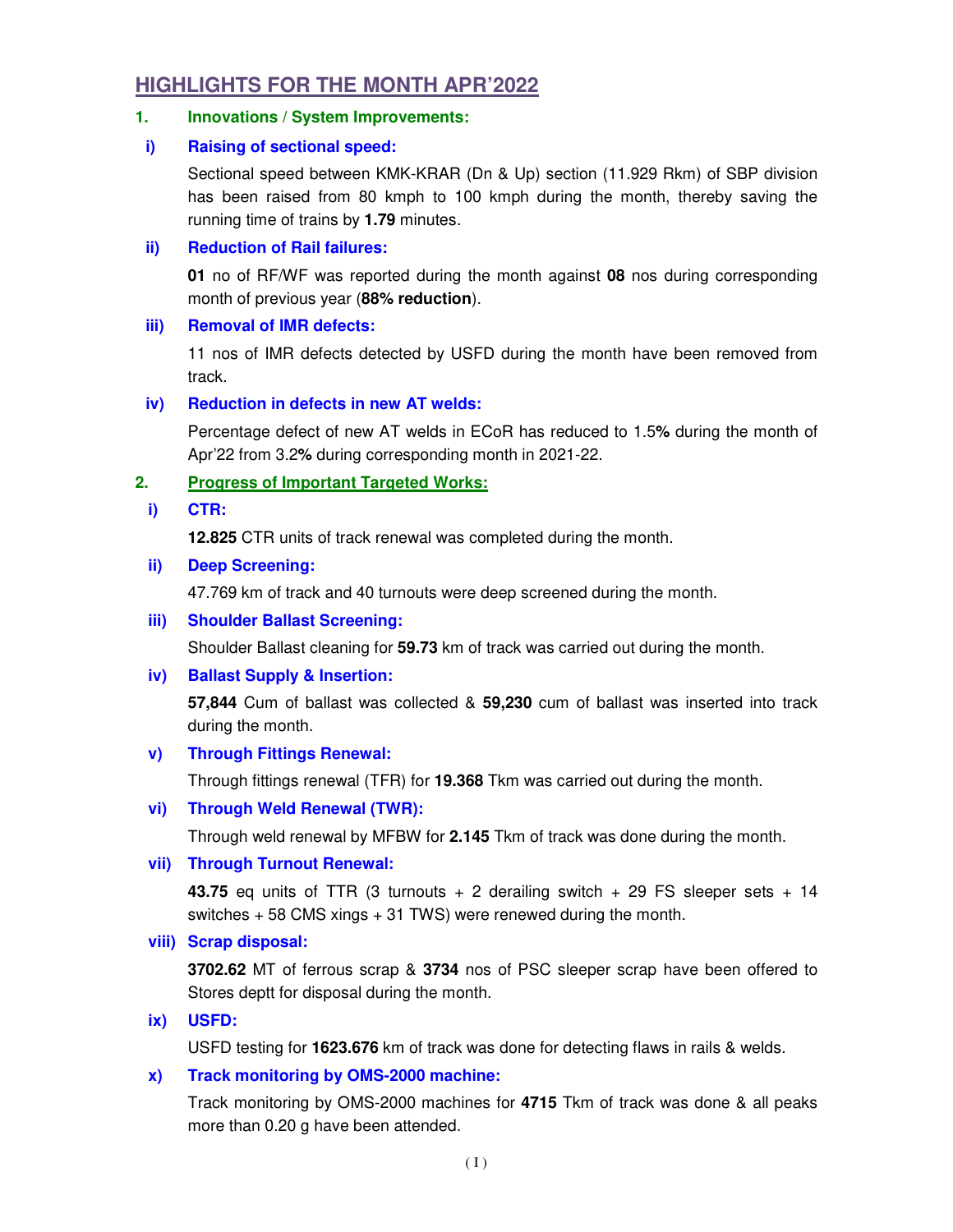#### **xi) Rebuilding/Rehabilitation of bridges:**

**03** bridges have been rebuilt during the month.

#### **xii) Mechanized track maintenance:**

- i) **573.94** km of track & **255** nos of turnouts were tamped by tamping machines, **33.33** km of track was deep screened by BCM & HOBCM machines, Shoulder ballast cleaning of **41.01** km of track by FRM machine, **10** turnouts laying/correction by T-28 machine, **152.89** km rail grinding by RGM & track renewal by PQRS for **3.84** km of track has been done during the month.
- ii) POH of CSM-3X-3966 completed at CPOH/RYP from 06.12.2021 to 09.04.2022.
- iii) POH of DUO-8096 completed at CPOH/RYP from 23.01.2022 to 09.04.2022

### **xiii) Provision of Passenger Platform Sheds:**

Additional PF sheds have been provided at **4** stations i.e. Sikir, Titlagarh & Bolangir station os SBP division and at Dantewara station of WAT division during the month.

#### **xiv) Provision of additional FOB:**

One new 6 m wide FOB was provided at Titlagarh station of SBP division during the month.

### **xv) Improvement to Circulating areas:**

Improvements to circulating area was done at **3** stations i.e. Balugaon & Palasa stations of KUR division and at Hirakud station of SBP division during the month.

#### **xvi) Improvement to Waiting Halls:**

Improvements to waiting halls were done at **3** stations i.e. Golanthara & Palasa stations of KUR division and at Deogaon Rd station of SBP division during the month.

#### **xvii) Provision of Platform Benches:**

**22** nos. of benches were provided at different stations during the month.

#### **xviii) Concreting of Platform surface:**

Concreting of platform surfaces were done for **4** nos of platforms i.e. at Jakhapura (2 nos) station of Khurda Road division and at Bisamacuttack & Barapali stations of Sambalpur division during the month.

#### **xix) Raising of Platform:**

Platform no 2 & 3 at Jakhapura station of KUR division were raised from low level to High level during the month.

#### **xx) Provision of Toilets for Divyangjan:**

Toilets for Divyangjan passengers were provided **2** stations i.e. at Boinda & Sikir stations of SBP division during the month.

### **xxi) Toilets in circulating area (Through CSR Fund)**

Toilets in circulating area through CSR fund has been provided at Junagarh Road station of SBP division during the month.

#### **xxii) Rain Water Harvesting:**

Rain Water Harvesting system has been provided at Palasa station building of KUR division during the month

#### **xxiii) Construction of quarters**